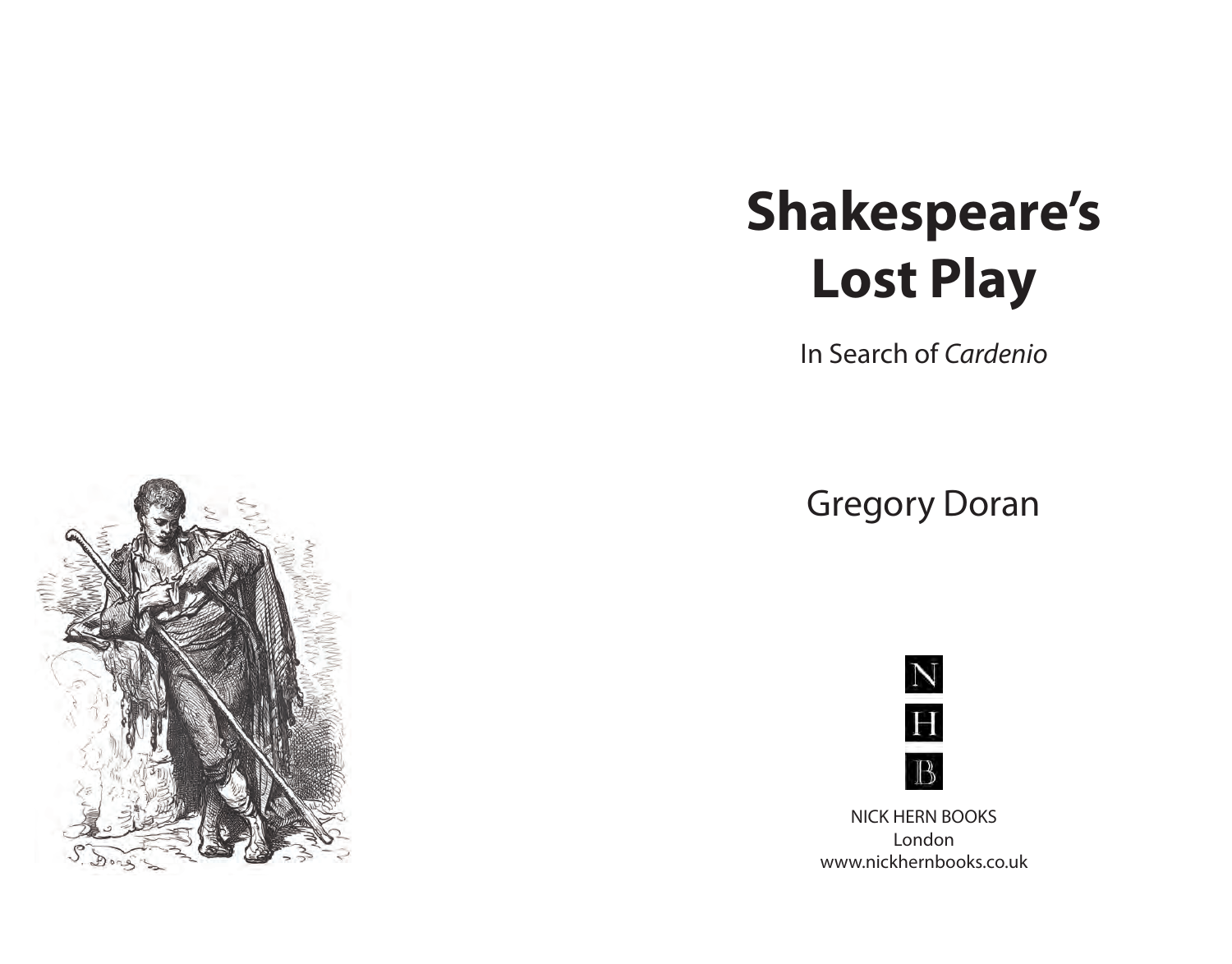## Contents

| <b>Illustrations</b>                                          | ix  |
|---------------------------------------------------------------|-----|
| <b>Synopsis</b><br>The Story of Cardenio                      | хi  |
| <b>Introduction</b>                                           | XV  |
| <b>Part One</b><br>Cardenna, 1612-13                          | 1   |
| <b>Part Two</b><br>The History of Cardenio, 1613-66           | 61  |
| <b>Part Three</b><br>Researching and Designing the Production | 121 |
| <b>Part Four</b><br>Re-imagining Cardenio                     | 149 |
| <b>Epilogue</b>                                               | 251 |
| <b>Acknowledgements</b>                                       | 255 |
| <b>Index</b>                                                  | 257 |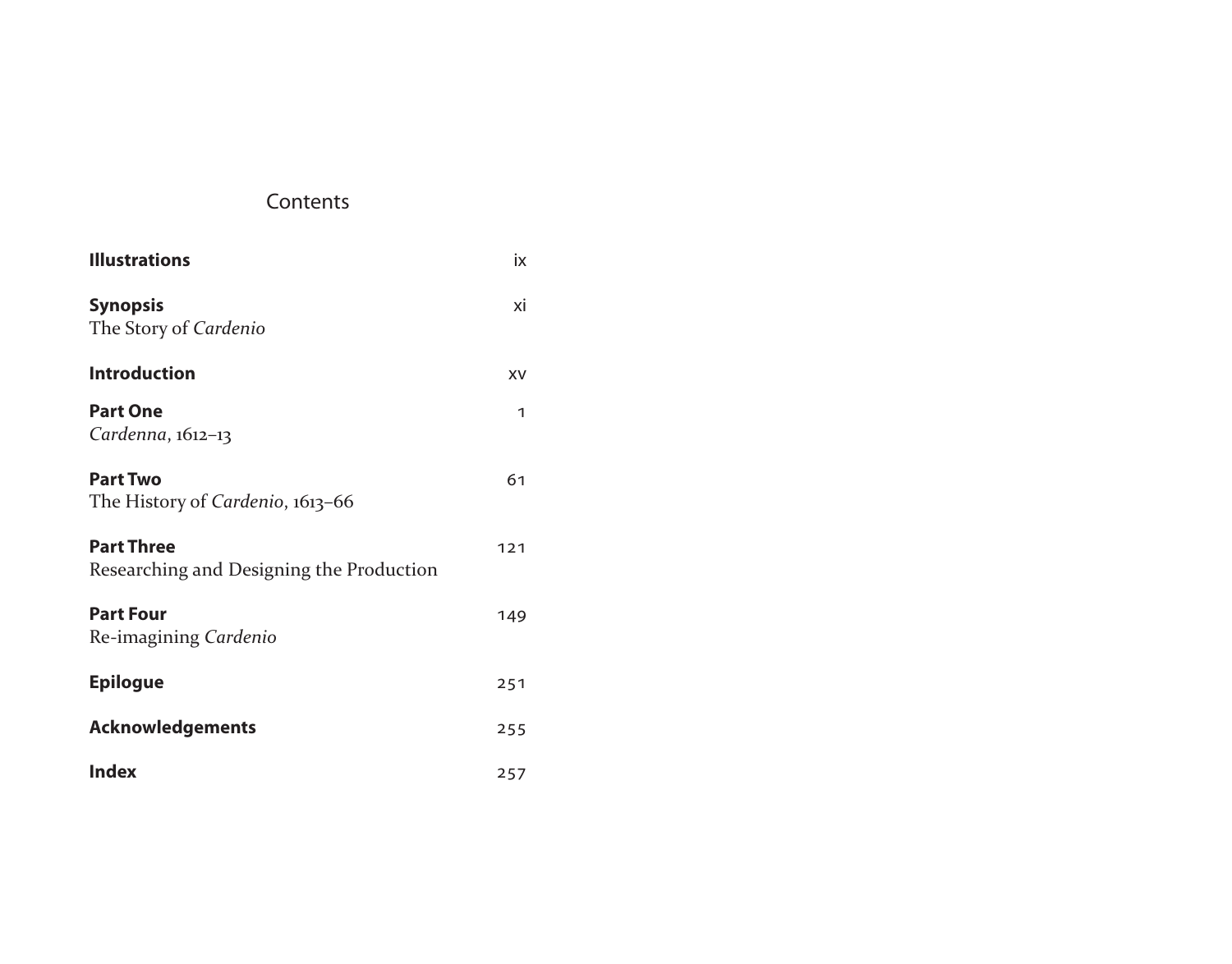

'The travellers [Don Quixote and Sancho Pança] see a ragged man [Cardenio] leaping among the rocks', from Gustave Doré's *Illustrations for Don Quixote* (1863)

## Introduction 'Built upon a Novel in Don Quixot'

'Fantastico!' cried the King of Spain when I told him that Shakespeare may have written a play based on Cervantes. England's greatest writer inspired by Spain's greatest: an irresistible combination. *Cardenio* is named after a character in Cervantes' great novel, *Don Quixote*. If only the play hadn't been lost for the last four centuries…

In 2006, the Royal Shakespeare Company was awarded one of Spain's highest honours, a 'Bellas Artes' gold medal for excellence in the fine arts. I was dispatched to receive it from His Majesty, King Juan Carlos. The RSC had toured a number of productions to Spain in recent years: a whole season of Spanish Golden Age plays (supervised by Laurence Boswell) which played in the Teatro Español in Madrid in 2004, and Mike Poulton's adaptation of *The Canterbury Tales* which I had co-directed earlier that year. The medal ceremony was to be held in the magnificent mosque in Cordoba, La Mezquita.

The train from Madrid climbed from the flat arid planes south of the capital into the steep impenetrable hill country of Andalucía. I had a copy of *Don Quixote* on my knee, and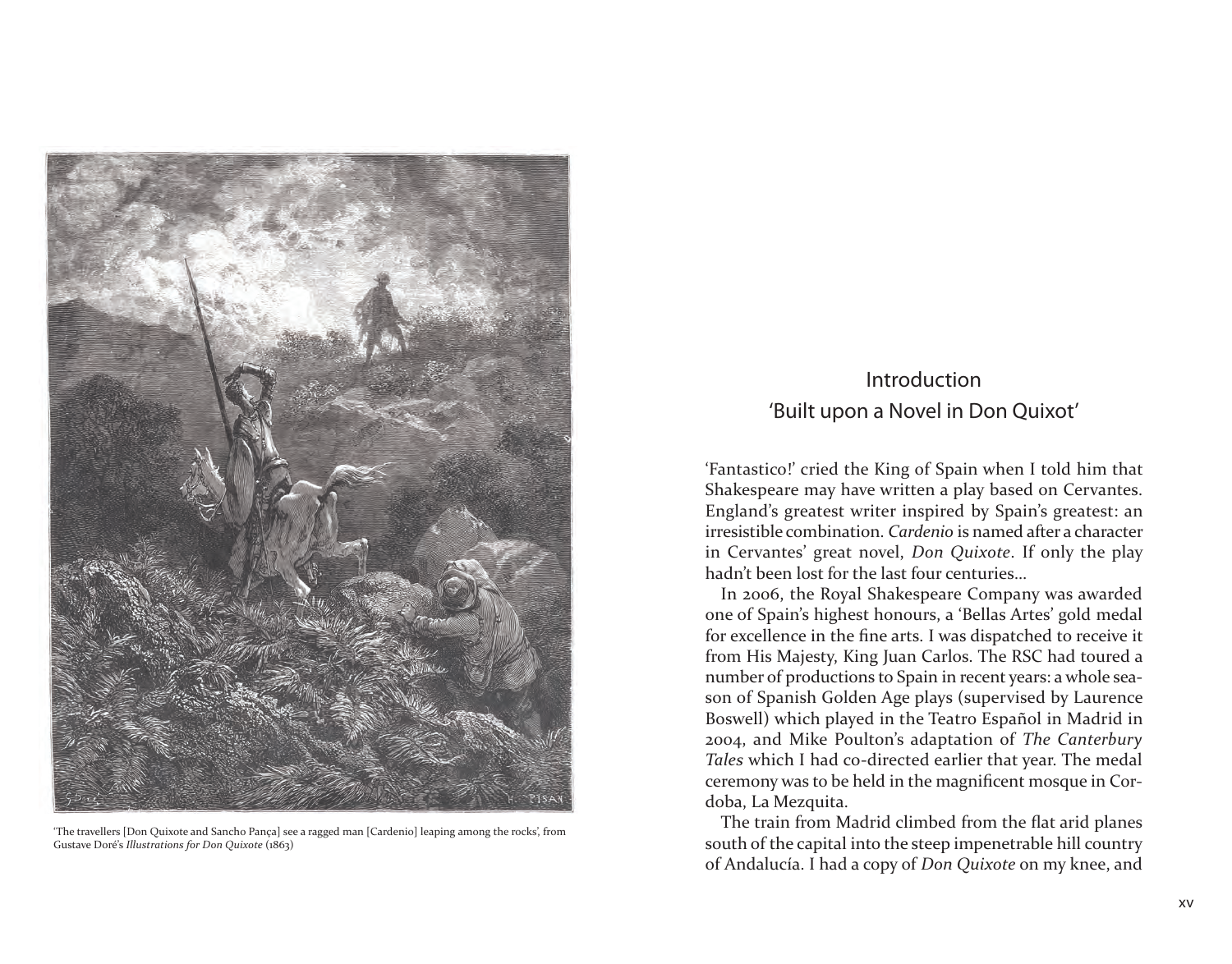realised that this desolate terrain was the very wilderness into which Cardenio escapes in his madness, the wild, unpeopled mountains of the Sierra Morena. This was the place where the whole story starts. Here were the crags among which Don Quixote and Sancho Pança first find a dead mule with a curious letter in its saddlebag. Here where they encounter the hero of our story, leaping from rock to rock, his face 'toasted by the sun'. Here in a hollow cork tree, the madman made his shelter. And here the wronged Dorotea, dressed as a herdsboy, sang her lament as she bathed her feet in a mountain stream.

The Sierra Morena (literally, 'dark-haired mountain') forms a natural border between Andalucía and the rest of the country. In medieval times it was the frontier between Muslim and Christian Spain.

On the first evening in Cordoba, a reception for all the 'medallistas' took place in a huge seventeenth-century mansion in the Santa Marina district, called the Palacio de Viana, a grandly aristocratic edifice with endless arcaded patios and courtyards leading one into another, each more lush and beautiful than the next, heavy with the scent of jasmine and oleander, twinkling with lanterns, and loud with the chatter of fountains and pools: a townhouse worthy of Luscinda's wealthy father, Don Bernardo.

My twin sister Ruth has joined me for the trip, with the RSC producer, the fastidiously stylish Jeremy Adams.

Emilio Hernandez, then director of the Almagro Festival (a classical theatre festival in La Mancha), is there to welcome us. Emilio has been instrumental in inviting the RSC to Spain, and is a key player in inspiring closer connections between our two countries. *Cardenio*, therefore, is for him the perfect project to further that relationship.

Over dinner, in one of the larger courtyards, he points out some of the famous celebrity guests who are to be honoured with a Bellas Artes medal the following day. An elderly gentleman, with a look of Salvador Dalí, with waxed moustache and oiled hair, who is wearing a suit jacket and a tangerine sarong, turns out to be a famous fashion designer. The fiercely handsome señor who holds his square-cut jaw high in the air is, inevitably, a great toreador; and the lady in the pink crape with a sweeping black shawl is, Emilio tells us, one of Spain's great flamenco dancers. And there is an historian, a philosopher, a pop star and a film director among others.

Emilio is Cuban by birth and makes up for his shortness of stature by the size of his gestures. He ignores his plate of lubina in tomato and capers, and concentrates on mapping out an entire future co-production of *Cardenio* while I try and finish my dinner. Suddenly with an emphatic sweep of his hand, he tips his entire glass of vino tinto over me. I wish I hadn't worn a white jacket: I look as if I have been shot.

The following morning we all arrive by coach at La Mezquita, the great mosque of Cordoba. The huge golden walls are studded with great Arabic arches, tiles and stone fretwork. Inside, a forest of columns support double tiers of horseshoe arches in stone and ochre brick. It is a reminder of how the city was once a world centre of knowledge, with enormous libraries and colleges where the study of mathematics, science and architecture flourished.

The mosque has stood for over a millennium. And yet for more than half that time, it has had a Catholic cathedral imposed at its very heart. Monsignors in their black cassocks and pink sashes are sweeping about. Although one of the speeches during the ceremony refers to the Mezquita representing a fusion of East and West, I can't help feeling rather that it bears witness to the fanatical attempts of Christian Europe to dominate its Islamic neighbours.

As I sit on the platform with the rest, awaiting the arrival of the King and Queen, I look out across the baroque vandalism of the cathedral recalling the words of the Holy Roman Emperor, Charles V, who is reputed to have said on viewing the church, 'You have built here what you or anyone might have built anywhere else, but you have destroyed what was unique in the world.'

A gentleman seated next to me, representing the Hispanic Society of America, points out the late arrival of a very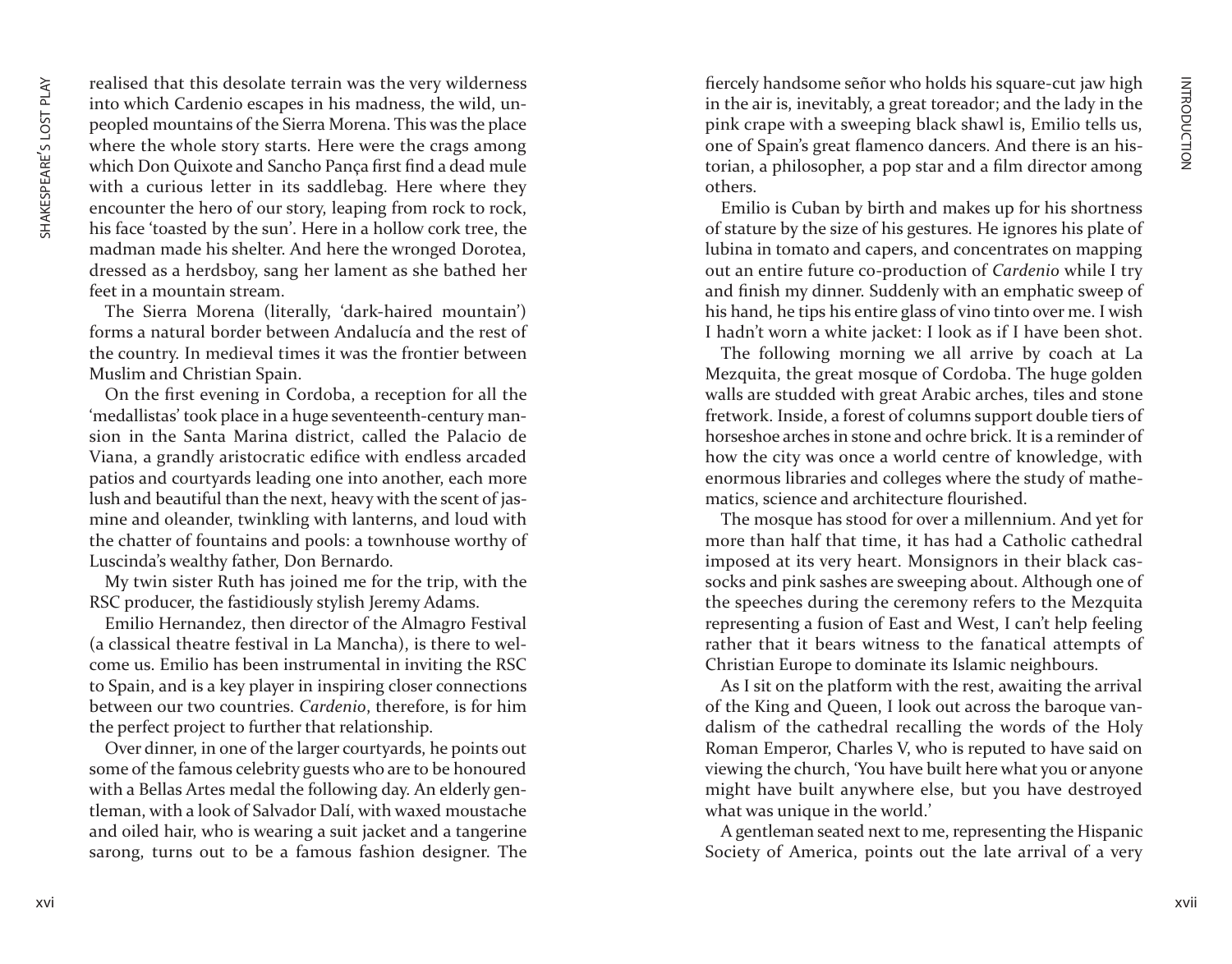distinguished elderly lady with a shock of white hair tinged with fuchsia. 'Juan Carlos and his wife may be the King and Queen of Spain, but that,' he whispers, 'that is the Duchess of Alba.' Apparently the Duchess is the grandest grandee in Spain. Her family stretches back to the Hapsburg dynasty, making the present Bourbon rulers look like newcomers. 'She has more titles than Juan Carlos, and he's got a few. He's still King of all the Sicilies,' he says, 'and King of Jerusalem, which is a claim I'd like to see him try asserting in Israel.'

Then suddenly we are all on our feet and the Royal party arrive.

After the award ceremony is over, we process out to have our photograph taken with the King among the orange trees in the Patio de los Naranjos. Chris Hickey, the head of the British Council here, steers me expertly to have my few words with the King, explaining the importance of the award as we go. It is a sign that Spain regards the RSC very highly and would like to emulate us by establishing their own properly funded classical theatre company. He insists I tell the King about *Cardenio.* I am delighted with the King's reaction to the very idea that Cervantes and Shakespeare are somehow linked through this story.

Later on in a little bodega in the Calle Linares, over some bull's tail stew and a glass of Pedro Ximénez, we try and work out how we can make *Cardenio* happen with some sort of Spanish connection. There is so much goodwill here to make such a project work. I now have the inspiration I need to pursue a production. We could even have a Royal endorsement on the poster: 'Fantastico! – *The King of Spain.* '

'But I thought you said this play has been lost for four centuries,' Jeremy Adams reminds me.

'A-ha,' I grin, 'but I think I know where it is.'

Five years before our trip to Spain, I had received a parcel from Jarndyce Booksellers in Great Russell Street, London. I was inordinately excited. When I opened it up, a slim volume with a plain blue-grey paper cover slipped into my hand. It looked like an old school exercise book. On the inside cover someone had scribbled in pencil 'THEOBALD. Based on Shakespeare? £65.' Opposite on the title page, I read the words:

> 'DOUBLE FALSHOOD OR, THE DISTREST LOVERS. [Price One Shilling and Sixpence.]

The next page elaborated further:

A PLAY As it is now Acted at The Theatre Royal in COVENT-GARDEN Written ORIGINALLY By W. SHAKESPEARE; And REVISED By Mr. THEOBALD

There followed a quotation from Book Nine of Virgil's *Aeneid* :

*— Quod optanti Divum promittere nemo Auderet, volvenda Dies, en! attulit ultro.*

['What the Gods themselves could not promise to accomplish, revolving Time has brought to light.']

This was the third edition of the play, printed in London for 'T. Lowndes, in Fleet Street'. The roman numerals then spelled out the date: 1767.

It was the closest I was ever going to get to owning a Shakespeare quarto. I have been obsessed with this play for a number of years. Somehow, now that I possess my own copy, in a genuine eighteenth-century edition, I feel a little closer to understanding its extraordinary story.

What I held in my hand was what the author, Lewis Theobald (pronounced 'Tibbald'), claimed was a lost play by William Shakespeare. The quotation from *The Aeneid* which he chose to put on the frontispiece acknowledges just how unlikely that claim seemed to be. It was nothing short of miraculous.